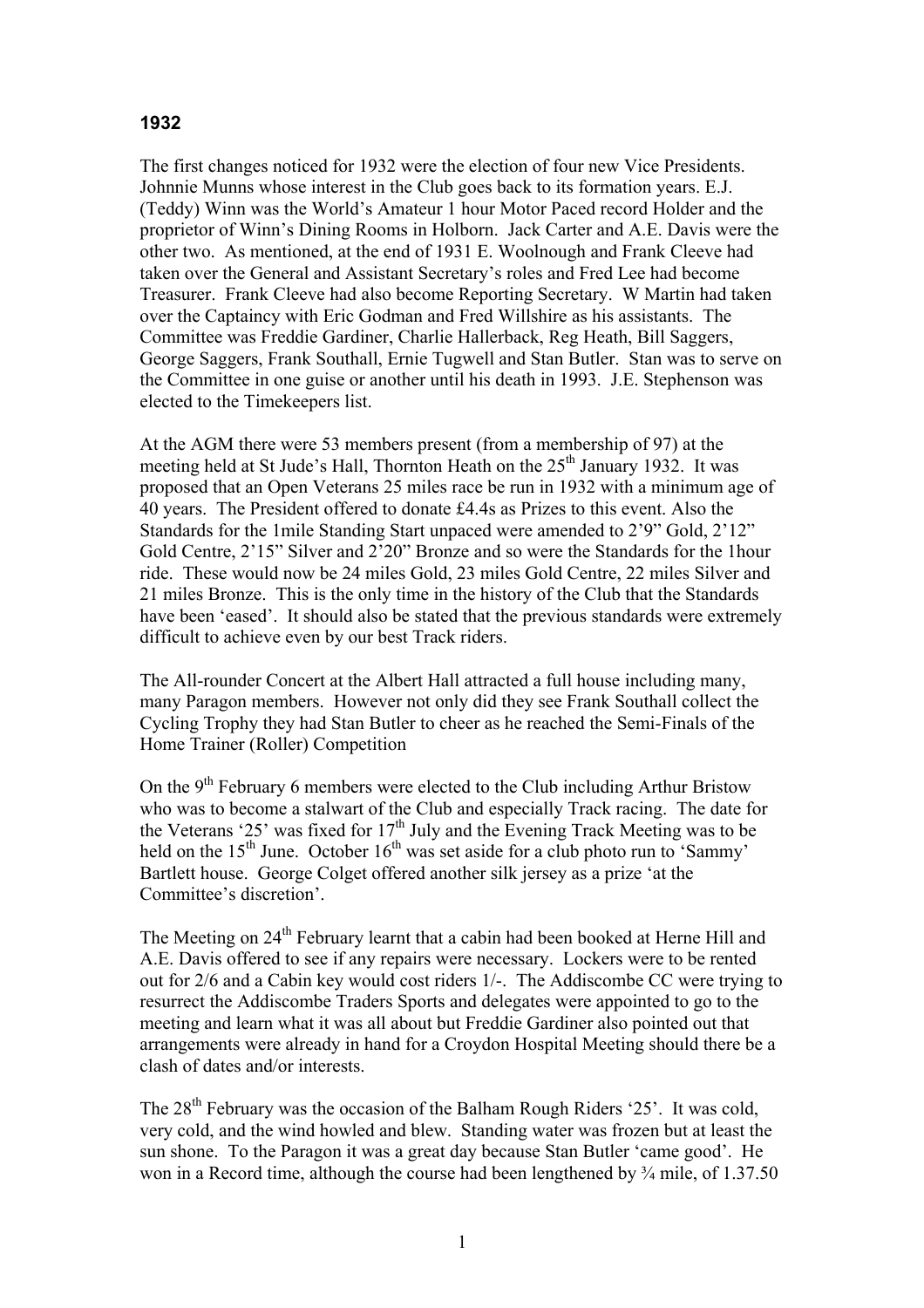beating the existing record by 27"and last year's winner Len Cave by 1'22". At the halfway mark the two riders were level on time but Stan pulled away towards the end. Frank Southall and Alan Gordon both punctured and retired. Frank Cleeve got round in 1.59.41 including a stop for a puncture and problems with a rear wheel. (19 of the 69 starters failed to finish). An excellent start to the season.

Two weeks later on the 13<sup>th</sup> March was the Kentish Wheelers Novices '25' and the Club had three entrants. E Harland recorded 1.13.22 and Frank Patterson 1.13.42 for two creditable first performances and Bill Henn got round in 1.17.39. Tucked away at the bottom of the Result was Ernie Mills, Addiscombe, (1.13.57) later to become Track rider of note and whose1 hour Tandem Record (with Bill Paul) set in 1938 on the Vigorelli Track was not beaten until 2002 at the new Manchester Velodrome.

The Forest '25' was down for the  $20<sup>th</sup>$  March and the pundits thought that it was both too early for the, now, older Southall and he looked as if he had put on a bit of weight during the winter. Well, he might have been carrying a little weight around the stomach but there was nothing wrong with his legs. Frank came in with 1.3.14 for the 25 miles and R Bevan (Highgate) once thought to be a likely winner was put into his place by 1'25" with W. Bailey (Wyndham) back on 1.5.28. Alan Gordon was in  $7<sup>th</sup>$ place with 1.5.57 and with Stan Butler recording 1.7.21 the Team race was ours. We actually had three other riders in the event. Frank Cleeve finished with 1.8.28, E Staplehurst, 1.9.49 and Jimmy Dicks 1.10.52 that suggests he had some trouble.

Good Friday is SCCU Day at Herne Hill. Frank Southall was our first man in action being matched with E Harvell (Poole Whs) in a 1000m Time Trial. Harvell beat Frank by 1'6" in 1.19. However Frank got his revenge in the 1 hour Tandem Paced event when he covered 29 miles 1142 yards to win by over 3 laps.

On Easter Monday the weather had turned nasty and in front of quite a small crowd Frank took part in a Four-cornered match with Hussey (Finsbury Park), Harbour (Bath Road) and Harvell but he was not at his best and came third. In the 70 laps Madison he was partnered by C. Horn (Norwich) and they finished in  $2<sup>nd</sup>$  place behind F.H and P Wyld (Derby).

Out on the road our men were riding the Charlotteville '50'. A typical spring day with showers of rain, bursts of sunshine and a howling south-west wind. Frank Southall was expected to win but a puncture on the way to the start left him with no spare and a second puncture early in the race stopped him in his tracks. Cycling reports that quite three-quarters of the field punctured at least once! Such was the wind that W. Bailey (Wyndham) was 'fastest' to the turn in a time of 1.13.48. Alan Gordon was up with the leaders as he turned in exactly 1.15.00. Alan's return half lasting 1.2.53 gave him 9<sup>th</sup> place (2.17.53). Stan Butler was  $24<sup>th</sup>$  in 2.21.36 with a puncture and Frank Cleeve  $49<sup>th</sup>$  in 2.27.39 also with a puncture. We did not win the Team race. (The Result Card was the first we have in our archives with the riders listed in their finishing positions rather than their start times as more usual at that time).

The University Tandem '30' was held on  $10<sup>th</sup>$  April with Frank Southall and Stan Butler starting as favourites. Unfortunately on their first kick they pulled their rear wheel over. The Timekeeper gave them a restart and while they were behind W.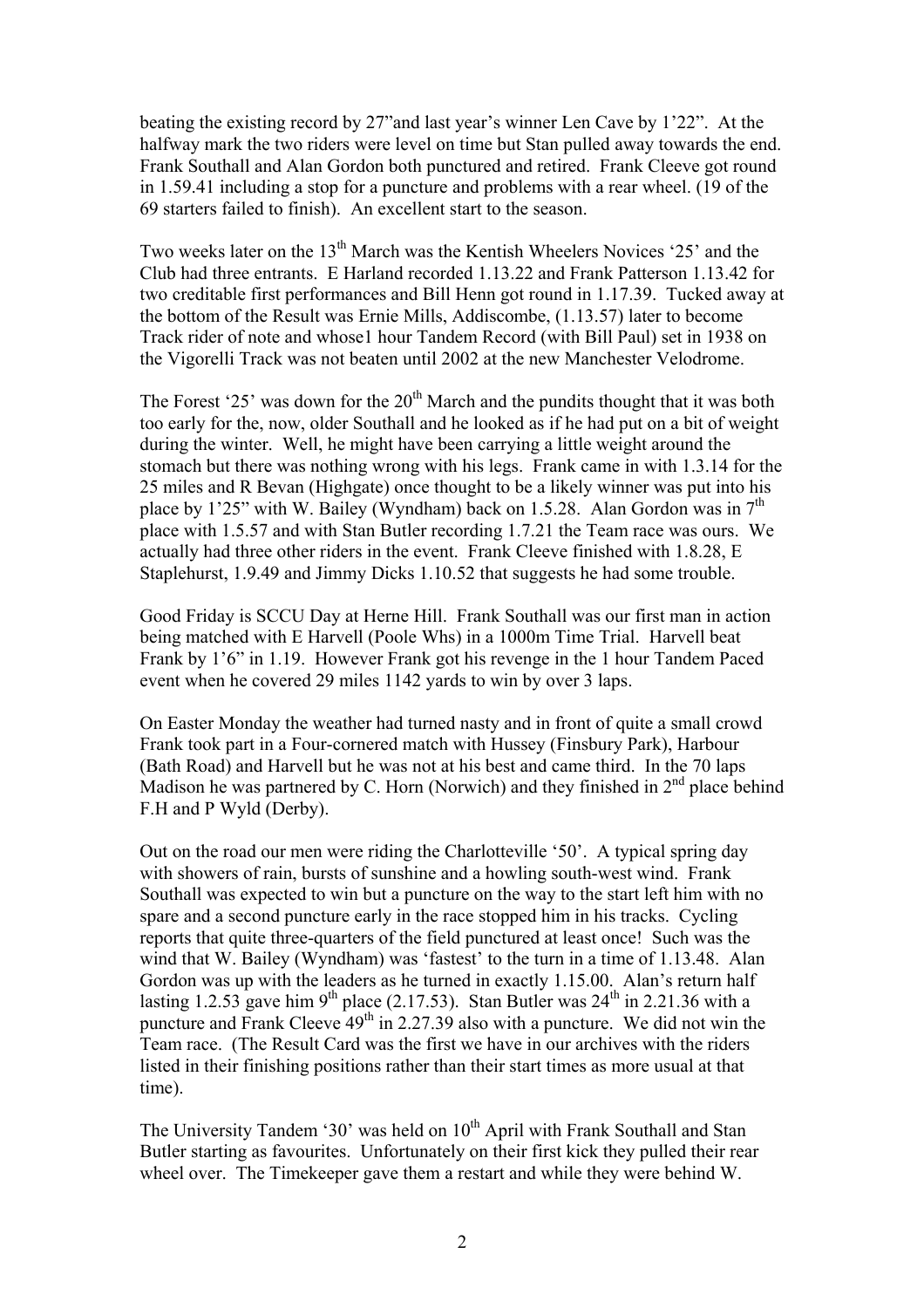Barrett (Wheatsheaf) and B Bevan (Highgate) at the turn our pair came flying back into the wind to record 1.5.42 to the Wheatsheaf/Highgate pair's time of 1.7.30. According to the Rules at the time re-starts were not (are still not) allowed in Open Events thus 1st place was eventually awarded to Barrett and Bevan even though Southall and Butler could still use their 1.5.42 on Entry Forms as it was a true time trial! As Stan Butler also remarks in his scrapbook that it was reported that the Timekeepers watched stopped on two occasions. The University were also asked to provide our pair with a special prize.

In the Club Handicap '25' Jimmy Dicks came home with the best time in 1.7.48 but the Handicap was won by E. Harland with W Heasman 2<sup>nd</sup> and J. Shaw 3<sup>rd</sup>.

The following week was the WLCA '25' and after 3 successive wet and windy weekends 8 riders opted to ride tricycles for this event. While the weather was not wet it was certainly extremely windy. 177 riders had entered for the '25' of whom 143 started and 119 finished. To give a further example of the severity of the conditions it was Frank Southall's slowest rides for some years. His 1.5.19, though, was far too good for the rest of the field. Starting about an hour after Southall was Stan Butler who came in with 1.7.11 to take  $2<sup>nd</sup>$  place from Freddie Frost (Allondon). We also collected the Team race with Jimmy Dicks recording 1.9.24. Stan notes he was riding a 'Southall' bike. Note of interest - Frank Southall was No.35 in a field of 177. Stan Butler 96 and 3<sup>rd</sup> place man FG Frost No. 22. These were, and still are, very unusual (for 2004) field placings.

Another  $1 - 2$  for the Paragon was in the SCCU 'K-Z' '25'. There were 168 names on the Start Sheet and Frank Southall recorded another win. It was noted that at the turn Alan Gordon was in  $2<sup>nd</sup>$  spot only 1' down on Frank and 10" in front of Stan Butler. Alan faded on the return but was placed  $4<sup>th</sup>$ . Frank Southall's time was 1.3.15, Stan Butler  $2<sup>nd</sup>$  place with 1.5.36 and Alan Gordon 1.6.46. The Paragon won the Team race. Also in the field were George Ongley 1.11.07, J Shaw 1.11.29, Bill Diplo 1.15.36 and W Brough 1.22.35.

There was an Olympic Selection meeting at Herne Hill on the 30<sup>th</sup> April but the only mention of a Paragon rider was Arthur Bristow who came 2<sup>nd</sup> in the 880 yards Handicap.

Sunday was Southern Roads Tandem '50' and a surprise defeat for the Southall/Butler partnership. While leading at the turn by 20" in 54'10" from Frost/Capell (Allondon), 54" from Barnes/Freakes (Poole Whs) and 1'25" from the Ferris/Harris (South Western RC) pairing they were not going well together. At 42 miles the Allondon pair were leading by a few seconds and while our men pulled away from everyone else they were losing ground to Frost and Capell. To make amends Frank Cleeve and Alan Gordon made 9<sup>th</sup> fastest time (1.58.46) to enable the Paragon to take the Team race.

In the Western Roads (Second Class) '25' J Shaw was upholding the Paragon name with  $3<sup>rd</sup>$  place in 1.9.42 to the winner's 1.8.59.

Frank Southall's first complete '50' of the year was the Catford event. He nearly missed the start having overslept at a friends house and had had no time to breakfast.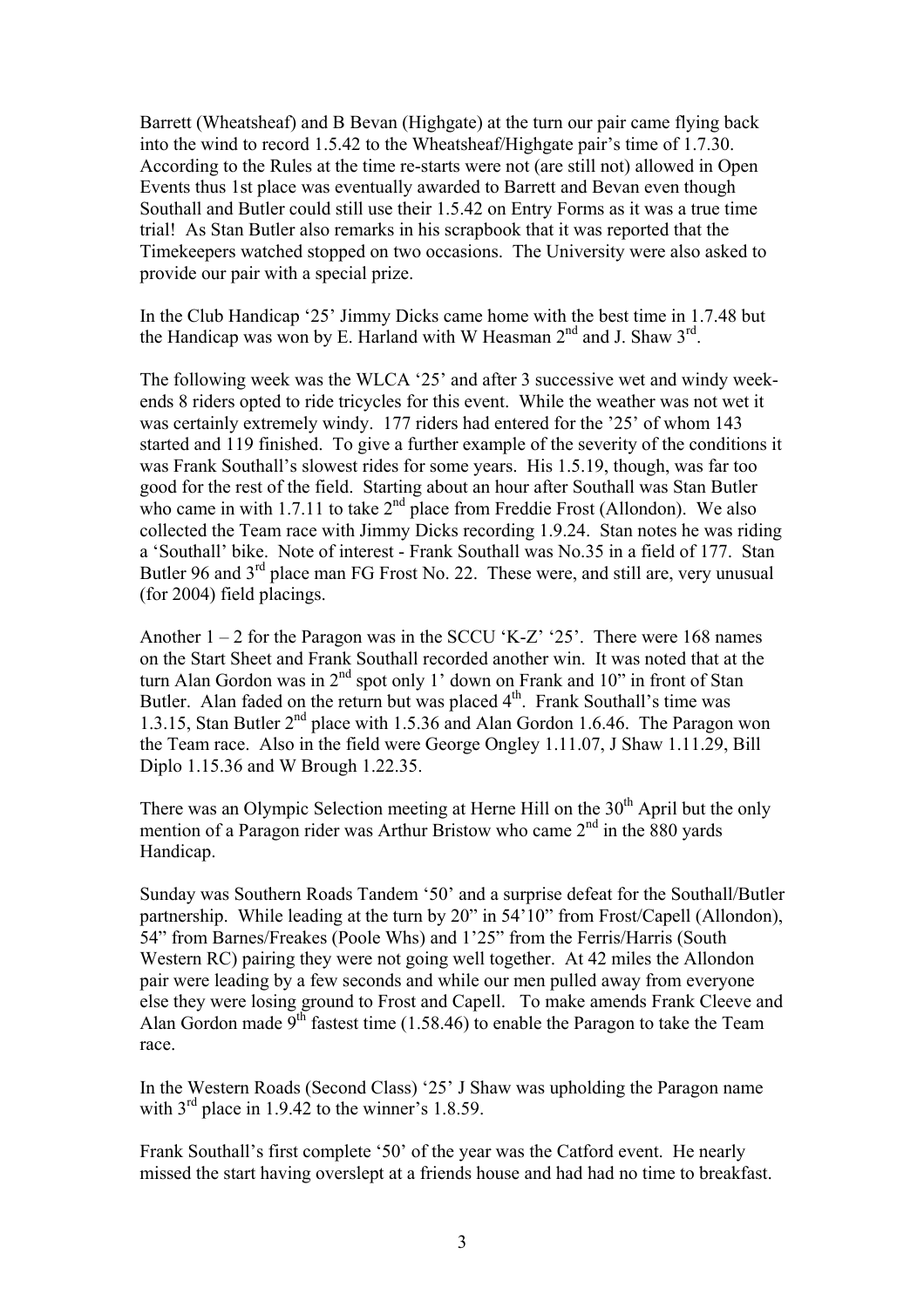Fortunately his friends had a car and were able to drive down the course and hand up a sustaining bottle! As it was a cold morning that bottle was extremely important. W. Donovan (Kentish Whs) led the race for some time with a ride of 2.14.27 until Frank came in with a 2.11.12 but no one else got close to him. Frank Cleeve got to the Finish in 2.19.11 for  $11<sup>th</sup>$  place and Stan Butler was  $15<sup>th</sup>$  being slightly slower in 2.20.36 having started too fast and fading in the last miles. Two other Paragonians finished with Alan Gordon coming home with  $2.22.23$  for  $26<sup>th</sup>$  place and S. Orrell 2.24.52 for  $35<sup>th</sup>$  of the 75 finishers. The Paragon won the Team race.

Whit-Monday was University '100' day. It was a dull day and Frank Southall and Stan Butler both rode a freewheel (plus a back mudguard in Frank's case) as the roads were running with water after early morning showers. To the cognosi of the time the use of a freewheel was a disadvantage as it does not 'roll' like the normal fixed wheel on the flat. However on long races with a number of hills the advantage of being able to coast down to ease the leg muscles rather than spinning madly when ones muscles are tired are obvious to modern eyes.

At 28 miles Freddie Frost (Highgate) had established a lead of 1' over Frank but three punctures before returning to Pangbourne Lane put pay to his efforts. By halfway an 'unknown' was in the lead when E Sparrow (University) was reported to be 3' faster than Southall - 2.11.00 to Frank's 2.14.00. Harrison (Westerley) was 3' behind Frank, Capell (Allondon) at 4'. By 72 miles Frank had regained the lead turning in 3.38.00. Jones (Viking) was at  $2^7$ , Harrison at 6' and Stan Butler 11<sup>th</sup> fastest 10' down. The seemingly inexplicable changes to the race order is actually explained by the numerous punctures that were suffered by riders. If you ride 'fast' tyres on damp days you pick up the flints and you collect the punctures.

At the Finish Frank Southall crossed the line to record 4.36.20 and a fine victory but Stan Butler put in a storming finish (which was to become his trademark at 100 miles), being 3' faster than Frank over the last 20 miles, to record a personal best time of 4.43.15 for 2<sup>nd</sup> place. Frank Cleeve came in with a 4.56.22 and Alan Gordon 5.6.36. The trio of Southall, Butler and Cleeve won the Team race by 28' in 14.15.57.

Herne Hill was the usual venue for the NCU London Centre Championships. Charlie Bowtle was in fine form and took the 10 miles Motor Paced Championship winning by 1½ laps. A 'touch of his inconsistent brilliancy' (Cycling). The 1-mile Tandem Championship saw D Mitchell and J Garside take on some big guns when they came upon Chambers (Poly) and Harbour (Bath Road) as well as Stone and Andrews (Poly) in the Final. They had to be satisfied with  $3<sup>rd</sup>$  place.

The Committee Meeting on  $20<sup>th</sup>$  May was rather concerned at the short notice given for Rounds of both the London Centre and National Team Pursuit. It was a feature of the competition that you could not advise teams of a ride until the previous ties had been completed and, with the weather in England being a little wet at times, delays were inevitable and notice would have to be short even if not desirable. It was also decided to run a stopwatch competition in aid of Frank Southall's expenses for the **Olympics** 

The  $22<sup>nd</sup>$  May dawned extremely wet after a night of downpours. In fact 16 of the 70 pairs entered for the Marlboro '50' opted for a lay-in and failed to greet the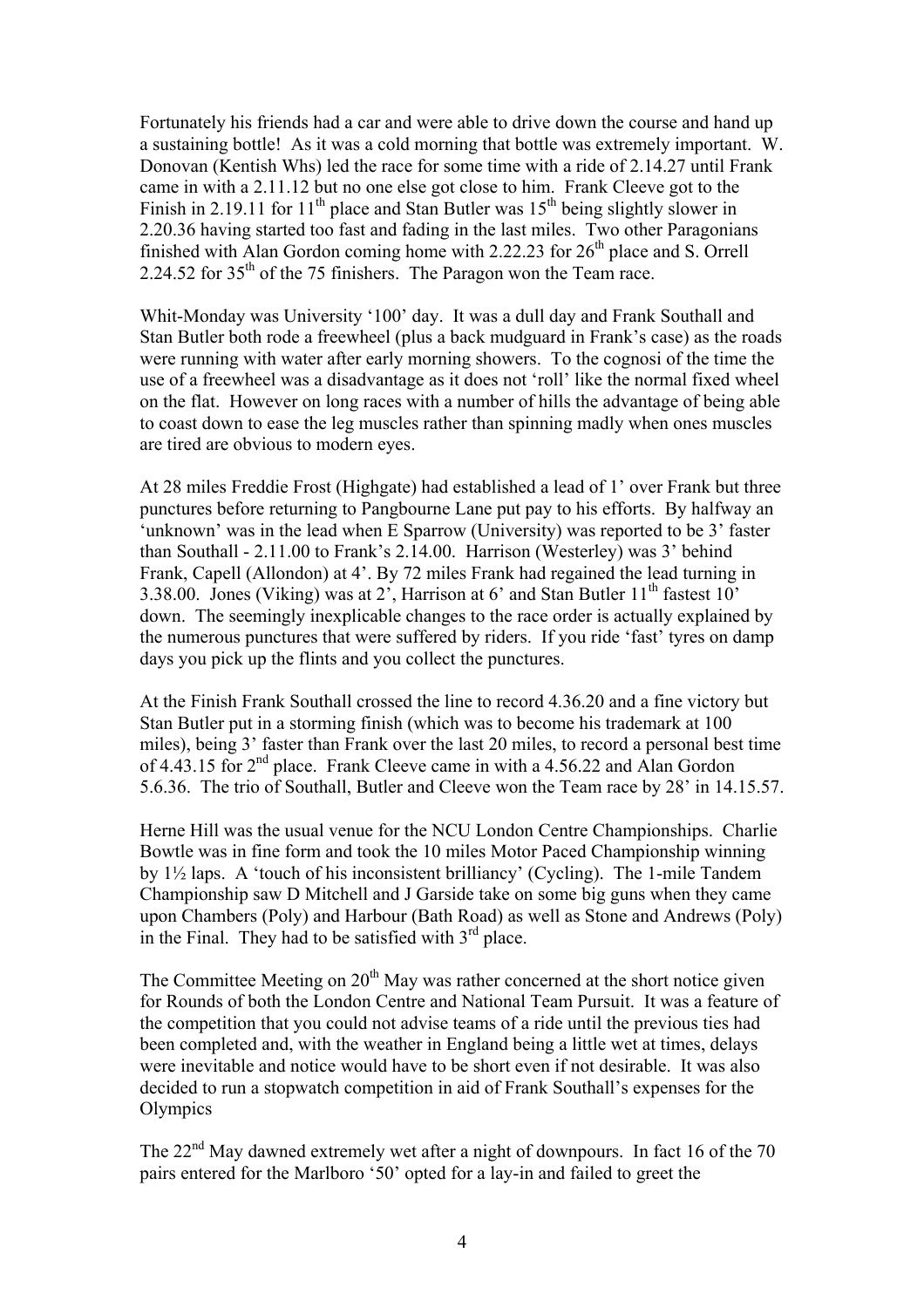Timekeeper. In fact another 13 teams failed to finish a feature of the roads in the 30s being that heavy rains washed away the sandy binding surface exposing the grit below. Consequently, in this weather, punctures were many. Frank Southall and Stan Butler had no problems and romped round the course in 1.53.07. Barnes and Freakes (Poole Whs) were  $2<sup>nd</sup>$  in 1.57.22 and Percy Huggett and Bill Paul (Addiscombe)  $3<sup>rd</sup>$  in 1.58.32. The Team race was won by the Paragon. Frank Cleeve and Alan Gordon finished on a flat (2.13.05) having punctured with two miles to go and deciding they would lose too much time if they changed the tub. Jimmy Dicks (recovering from tonsilitis) and E Staplehurst had to ride steel rims and they too collected a puncture but finished in 2.13.45 to enable us to take the Team race by 20'.

Nearer home 121 entries had been received for the Beulah '25'. The individual race was won by R Bevan (Highgate) but the Team race was won by the Paragon with Charlie Hallerback, E Staplehurst and S Orrell. A little intriguing this as the Beulah '25' does not appear on the Road Racing Council Handbook, the result appears in the same issue of Cycling as the Marlboro '50' and yet E Staplehurst finished both events?

The London Centre 25 miles Tandem paced event was held at Herne Hill on the  $25<sup>th</sup>$ May. After a spirited start with the first 5 miles covered in 9'53.8" Frank Southall's power and consistently good tandem changes ensured his victory in 49'58". He eventually won by 1¼ laps but Freddie Frost and E Johnson (Belle Vue) had a dingdong struggle over the last 6 miles. After repeatedly swapping positions Frost just got his wheel ahead in the final sprint to take  $2<sup>nd</sup>$  place by a foot.

During the Belle Vue Evening Meeting Frank Southall and Stan Butler finished 2<sup>nd</sup> in the 1 mile tandem handicap.

On Saturday June  $4<sup>th</sup>$  the SCCU held their Midsummer Meet. In the programme was the Motor Paced Grand Prix of London over 15 miles and we had Charlie Bowtle to represent the Paragon. However. F Wyld (Derby) was being paced by Tommy Hall (one of our Vice Presidents!). It was Hall that took Wyld into the lead right from the start and while Charlie held on as long as possible he was lapped after 10 miles. Wyld won in 22'4.2" but with a lap to go Bowtle punctured, grabbed Wyld's machine and rode on to finish in 23'51.4". In the SCCU Sprint Championship Arthur Bristow came  $2<sup>nd</sup>$  to R Mellor (Imperial Whs) losing by inches in the Final. In the 5 miles Course des Primes he was 3rd.

On June  $5<sup>th</sup>$  the Paragon travelled to Yorkshire for the Rotherham '50'. This was a challenge. The Yorks –Lincs – Notts men thought that their local flyer H Pickersgill would show the Best All-rounder how things were done in the North. Although Frank was approaching his fittest he had a boil (in a place no self respecting cyclist ever wants one) lanced the night before. He was not a comfortable lad. The course was flat and, according to Legend, the road was lined for the last  $2 - 3$  miles with spectators. From the start though there was no doubt as to the eventual result. At 12½ miles Frank was in the lead clocking 33'25" to H Winstanley (Doncaster) 33'27". Pickersgill (Brightside) was at 51". The 25 miles mark Frank had passed in 1.6.19 with Winstanley at 1'08" and Pickersgill at 1'16". Stan Butler was  $\tilde{9}^{th}$  fastest in 1.9.53. At 37½ miles Frank recorded 1.37.25 1'47" up on Pickersgill and 2'41" on a rapidly tiring Winstanley. At the line Frank crossed it in 2.7.07 to beat the northern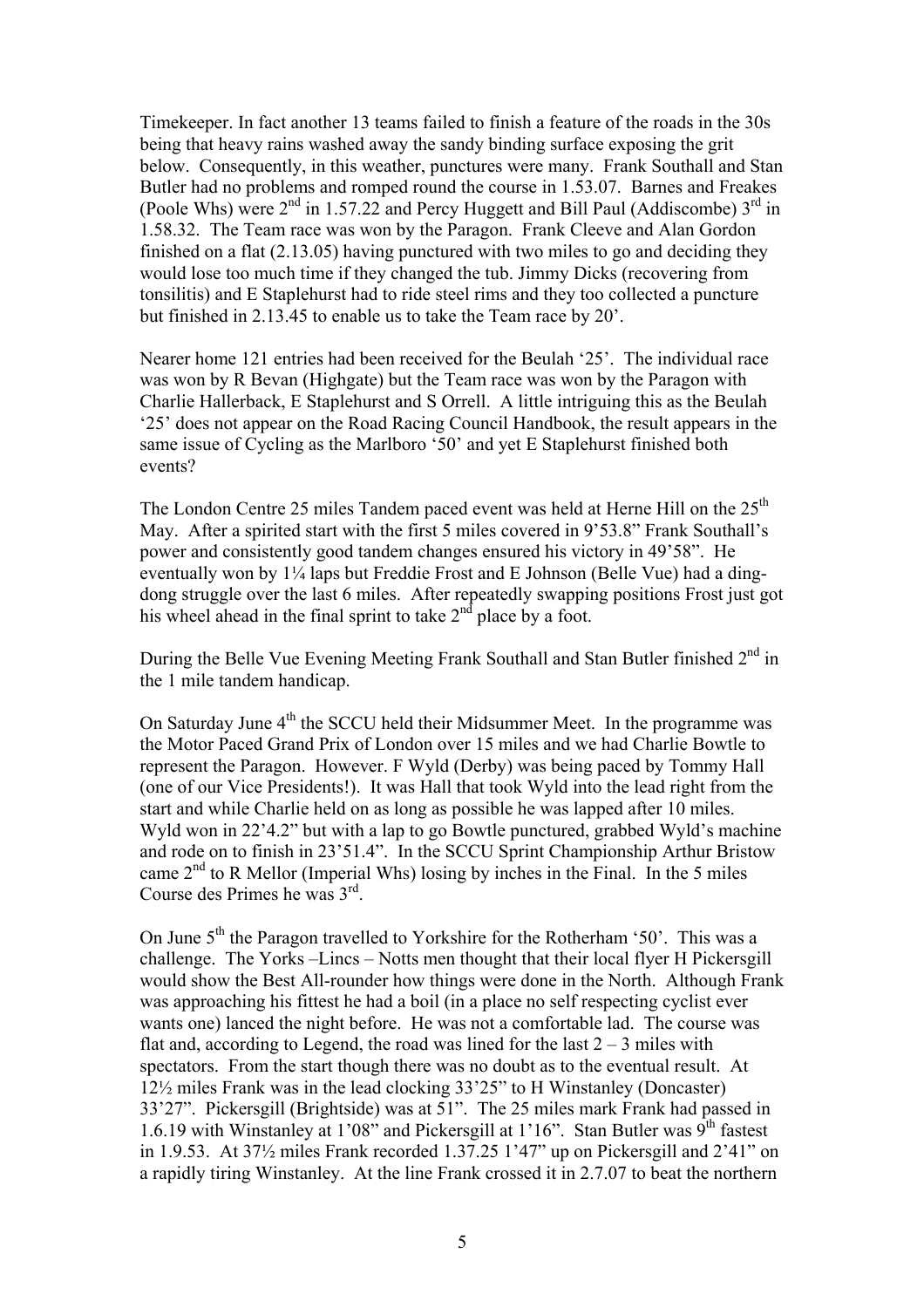hope Pickersgill by 2' 43" (2.9.50). Brown (Potteries) was  $3<sup>rd</sup>$  (2.11.28) and Stan Butler came through for  $4<sup>th</sup>$  place in a personal best of 2.12.39. Alan Gordon finished in 2.21.16 and the Paragon won the Team race.

Back home the Club '50' Handicap was George Woolmer with Jack Brash 2<sup>nd</sup> and Stan Orrell 3<sup>rd</sup>. Frank Cleeve did fastest time with a 2.20.49 to win the Special Medal donated by A.H. Allin.

On the  $11<sup>th</sup>$  June the Kentish Wheelers held their Saturday Meeting that included two National Title events. The first was the 1-mile Tandem Sprint. We had J Garside and D Mitchell in this but they were outmanoeuvred on the last bend and went out in the 1<sup>st</sup> Round repechage. The story of the 50 miles tandem paced event was slightly different in that Frank Southall got to the front after 4 laps and stayed there the remaining 171. Charlie Bowtle was also riding but he was very quickly the last of the seven riders. In fact by the 10 miles marked Frank had lapped him twice in 19'04". 15 miles were covered in 28'47" and the 20 miles in 38'39". Half distance was covered in 48'43, 30 miles in 58'41 and 35 miles in 1.8.39. By this time Freddie Frost (Allondon) was fed up with his pacers who could not go fast enough for him so when he was lapped for the second time that he left them and sat behind Frank Southall. (Perfectly legitimate tactics).

The 40 miles point was reached in 1.18.54 and 45 miles in 1.28.51 and Frost was still just 2 laps in arrears but Charlie Bowtle, although a long way behind, had moved up into  $5<sup>th</sup>$  place. Frank Southall crossed the Finish line in 1.39.02 with Frost  $2<sup>nd</sup>$  still just over 2 laps in arrears. Charlie Bowtle pulled up another place to finish 11 laps behind but in  $4<sup>th</sup>$  place.

The Paragon Evening Meeting took some stick in Cycling due to some long gaps between events mainly due to C. Wyatt (Belle Vue) who had a number of Open events to ride but had to keep adjusting his machine. The wind was also rather cold that did not help the paying spectators enjoy their evening's entertainment. Frank Southall attacked the World  $\frac{3}{4}$  mile unpaced standing start Record but the wind was of no help to him either and he was 4" outside the Record.

The Club 550 yards Handicap was won by W Whitcher from W Smith with Arthur Bristow 3<sup>rd</sup>. The 5 miles Scratch was a welcome return to form of Charlie Hallerback who won by <sup>3</sup>/<sub>4</sub> length for Arthur Bristow with Peter Dyble just a half-wheel further back. Charlie Bowtle was in fine form winning the 5 miles Motor paced race beating C Wyatt by some 17" (about 2/3 of a lap). The main race of the evening was a 10 miles Tandem paced event. The winner was E. Johnson (Belle Vue) who was to be a member of the Olympic Team going to Los Angeles. Our Jimmy Dicks was third about 120 yards in arrears.

June  $17<sup>th</sup>$  was a Red Letter day for the Paragon. The NCU had picked the Team for the Los Angeles Olympics and we had TWO riders. Frank Southall was a 'cert' as he would ride both the Team Pursuit and Road Race but they also chose Stan Butler for the Road Race as the most promising rider of the year. Quite a day for celebration!

131 riders were down for the WLCA '100' and of these 5 were Paragon men. Frank Southall was on Scratch but he had an off day. At the 50 miles point where it would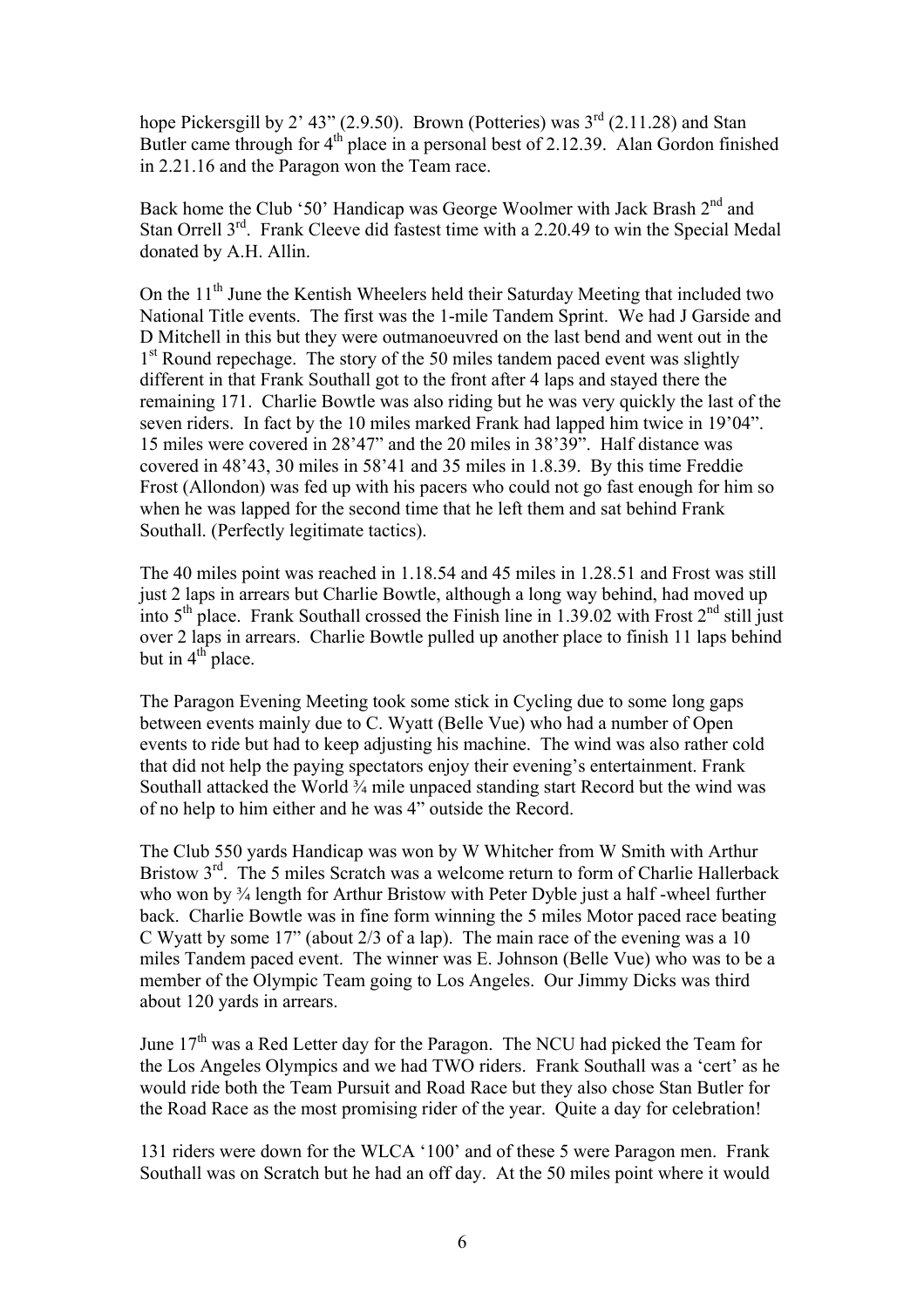be customary to see him leading by some minutes he was  $9<sup>th</sup>$  in 2.19.30. A Brumell (Vegetarian) was leading in 2.16.55 with Stan Butler  $2<sup>nd</sup>$  at 41". Frank retired at about 60 miles. Brumell crossed the line in 4.37.58 having drawn away from Stan to win by  $3'14$ . Stan recorded 4.41.12 for  $2<sup>nd</sup>$  place and with both these riders having 8' Handicap they also claimed  $1<sup>st</sup>$  and  $2<sup>nd</sup>$  places in that part of the race. Alan Gordon came  $6<sup>th</sup>$  in 4.50.49, Frank Cleeve 4.54.53 and Stan Orrell 5.21.17. Unfortunately the Vegetarian won the Team race beating us by 4'50".

Nearer home the Club Tandem '50' was run. Bill Henn and W Heasman won the Handicap and Jimmy Dicks and E Staplehurst recorded fastest time with 2.1.48.

At the Polytechnic Meeting, that contained the 100 yards Sprint Title Races our only achievement of note was that J Garside won the 880 yards Handicap.

The following Wednesday the Addiscombe cc and the Paragon Combined to promote the Croydon Borough Sports in Wandle Park in aid of the Croydon General Hospital at 2.30 in the afternoon. (Programme 3d). The afternoon started off with the Trademen's Carrier bike race 3 heats of 1 mile plus Final. 1 mile Handicap for Residents of Croydon (3 heats plus Final). Open Tug of war between the Metropolitan Police 'Z' Division (The local lads) and The East Surrey Water Company. The Norwood Paragon Club 880 yard Handicap, (2 heats plus Final). The Addiscombe Club 1 mile Scratch race,  $(2 \text{ heats plus Final})$ . An attack on the  $\frac{1}{4}$  mile Grass Track Record by Frank Southall. An 880 yards Open handicap, (6 heats plus Final). Schools Relay races 4 x 110 yards for Girls over 11 and under 11 plus Boys over 11 and under 11. A 1-mile Invitation Scratch race (2 heats plus Final). A 3 miles Motor paced match between Charlie Bowtle and Len Cave (Vegetarian C & AC). Croydon Rover Scouts Tug of War. A 1 mile Open Handicap (6 heats plus Final) and to round of the sports a Bicycle Polo Match was held between Tooting BC and the Norwood Paragon. If that were not enough there was Dancing on the Hard Tennis Courts in the Evening and you had an Invitation to attend the Model Airplane Competition on Duppas Hill the following Saturday, June  $25<sup>th</sup>$  at 3 pm. We do not have any results to add to this list but we do know that over £30 was donated to the Croydon General Hospital.

It would be doubtful whether one could get away with motor paced events in Wandle Park in 2004 but what great publicity to both promoting Clubs. They were certainly the Borough(Cycling) Sports.

The Highgate '100' the next day  $(26<sup>th</sup>$  June) saw a real race. Freddie Frost got his revenge and beat Frank Southall for the first time in the fastest time ever recorded on a North London course. It was noted that Frank was not on his best form having packed in the WLCA '100' the previous week. However spectators were also aware that Frost had not ridden the distance at all this year. At 38 miles Frost and Southall were level in 1.40.00 with Stan Butler back in  $9<sup>th</sup>$  spot in 1.45.00. Twelve miles later Frost had extended his lead to 3' passing the halfway mark in 2.11.30. (In those days that was a pretty good time for any 50 miles let alone the first half of a '100'). Holland (Midlands) was only a further 1'30" back on exactly 2.16.00 whilst Stan Butler came by in 2.18.45. Holland actually caught Stan by about 65 miles for 5 minutes but this inspired our man. He recorded the fastest time of all for the last 35 miles being 4' faster than Frost and 3' faster than Southall and regaining 2 of the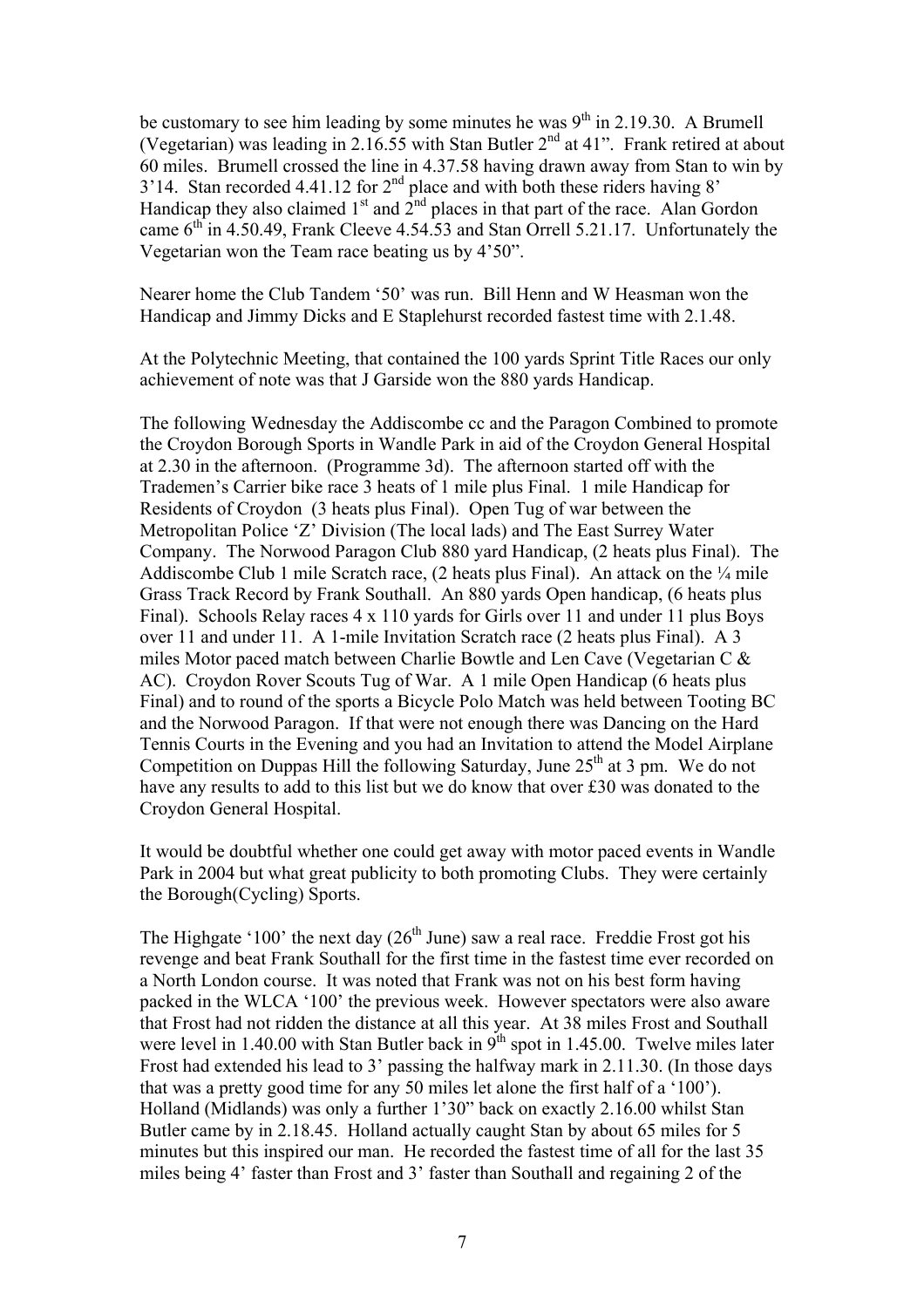minutes he had lost to Holland. In the meantime Southall had closed on Frost reducing his lead but eventually running out of miles leaving 1'18" untouched. Frost's time was  $4.36.10$ , Southall  $4.38.28$ ; Stan Butler recorded  $4.41.51$  for  $6<sup>th</sup>$  place, Frank Cleeve 4.59.23 and Alan Gordon 5.4.23. The Paragon men were 3<sup>rd</sup> Team.

On Southern Roads the SCCU '50' was being run on the same day. 155 on the card of whom 144 started and 116 finished. Of our 7 riders George Woolmer recorded 2.26.54, E Harland 2.29.27, T Black 2.30.00, F Sore 2.32.25, Jack Brash 2.35.42 and Frank Paterson 2.37.32. All our riders finished which considering that 20% of the field failed to finish Lady Fortune was smiling on the Paragon that morning.

At Poole an estimated 9000 people turned up at the Track to watch Frank Southall and Bill Harvell (also going to Los Angeles) ride a 10 minutes Pursuit Match. Harvell won by several lengths covering 4 miles 793 yards.

July 3rd and another win for Stan Butler in the Brighton Mitre '50'. With Frank Southall a non-starter Stan took up the reins. At the first turn at 9 miles it was Alan Gordon in the lead with Stan Butler about 1' back and Frank Cleeve a further minute back. By 24 miles though Butler had recovered that minute and came through level with Gordon. However Frank Cleeve was not far back at by 31 miles he was only 30" behind Butler who had now taken the lead. Gordon had dropped back a minute. Over the last half it was Butler and Evan (Kentish Whs) who maintained their pace the best. Stan Butler winning in 2.14.30, Evans was 2<sup>nd</sup> in 2.16.51 with Frank Cleeve 3<sup>rd</sup> in 2.17.17. Alan Gordon dropped back to  $6<sup>th</sup>$  place with a 2.18.40. Stan Orrell finished with 2.22.51 and J Shaw 2.26.22. The Paragon won the Team race by 12' from the Southern Wheelers.

At Manchester, Fallowfield Frank Southall was riding the Muratti Cup, a 10 miles Scratch race. It was a race marred by punctures and with 6 miles covered there were only 10 riders left on the Track. Frank came through hard with 3 laps to go but was held and had another go at the bell but his lack of a true sprint kept him out of the prizes. He was also beaten in a 2 miles Pursuit Match by Bill Harvell (again!)

The next morning Frank Southall was riding the North Road Invitation '50' and he was definitely not on song. The racing at Manchester, the long cross-country drive, the late night and the 'dead' muggy weather combined to wear Frank out. His 2.12.04 was only good enough for  $4<sup>th</sup>$  place behind F Lipscombe (Ingleside) 2.10.36. While Frank was fastest up to 37½ miles, covered in 1.36.59, his week-end exploits caught up with him and he 'blew' on the way back. His last 12 ½ miles time was 35.05 some 2½ minutes slower than Lipscombe's 32.54. As it was 1.37" covered the first 5 riders.

In his last race before leaving for the Olympics Stan Butler rode the Club '100' and won the Dunlop Cup for the third time and 'for keeps'. He recorded 4.47.00 with Alan Gordon doing a 4.53 ride and Frank Cleeve 4.57. J Shaw won the Handicap with Alan Gordon  $2^{nd}$  and Frank Cleeve  $3^{rd}$ .

The programme for our riders in the Olympics was, by todays standards, very leisurely. They sailed for New York on the SS 'Empress of Britain' on July 13<sup>th</sup>. Took a train from there to Toronto. They had a short break in Toronto before another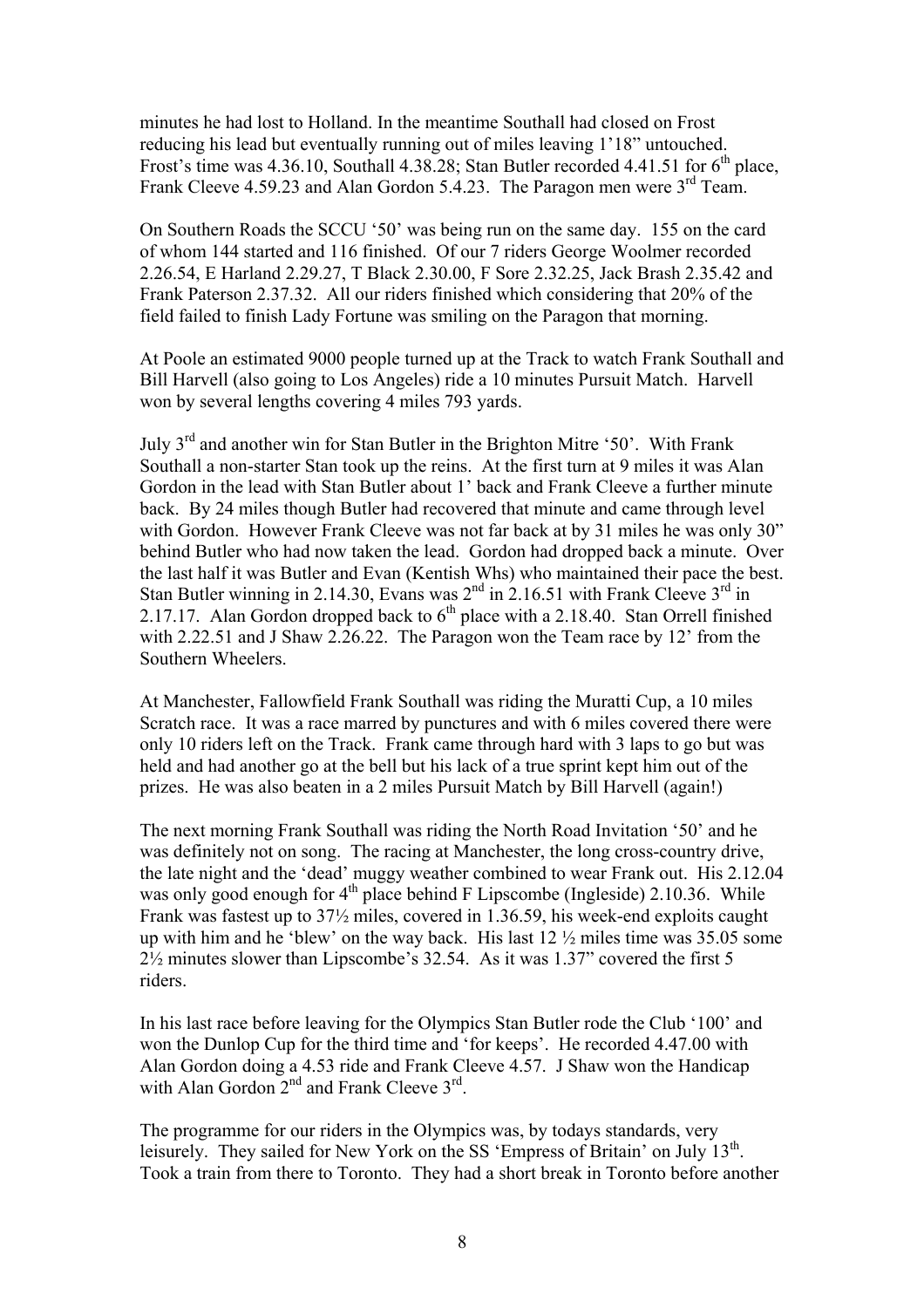3-day train across the Prairies and Rockies to Los Angeles. The Games started on July  $30<sup>th</sup>$ . The round trip would take about 8 weeks!

The man who really suffered was Stan Butler. Out for a training ride through the streets of Toronto he slid on some tramlines and ended up under a car. The result was two broken ribs, some stitches in his head and a large bruised area and number of abrasions. At the time it was thought he would not be able to compete in the road race.

It was standard practice in 1932 to treat broken ribs by wrapping your ribcage in a plaster cast. Yes, it does protect you from knocks and bumps but eventually you have to take it off. When the time came the Doctor asked Stan if he wanted it off slowly or quickly. Stan opted for the quick method. Now it should be understood that Stan had rather a hairy chest and back. Even so he allowed the Doctor to cut the cast and get his fingers under it. 'This may hurt' said the Doctor and tore of the cast! A translation of Stan's words on that occasion has not come down to us but we do understand that the Doctor was, indeed, correct in his warning!

At the Olympics Frank Southall was riding the Team Pursuit and in the 1<sup>st</sup> Round they caught the USA and completed the distance, for a qualifying time, of 4'57.9". In the Semi-Finals France beat the GB team with a 4'53.9" to our 4'57.4" but later the Team collected a Bronze Medal by defeating the Canadian team in 4'56.0".

The 100km Time Trial (The Road Race) was a benefit for the Italian Team with 3 riders in the first four. At 13 ½ miles Fournier (France) was leading in 33.00. Frank Southall and Olmo (Italy) were tying for 2<sup>nd</sup> place at 1' Harvell was at 2', Holland at 3' and Butler at 4'. By 20 miles Nilsson (Sweden) was leading in 49.10 from Connell (USA) 50.05, Sinibaldi (USA) in 50.30, Fournier 50.40, Olmo 50.45 and Southall at 50.55. Harvell recorded 53.45, Holland 54.15 and Butler 54.50 (These times should be taken with a pinch of salt to quote Stan Butler). Frank Southall finished in  $6<sup>th</sup>$ place with 2.30.16 which, to put it in context, meant a speed of 25 mph. Our other three riders were well packed. Charlie Holland was  $15<sup>th</sup>$  in 2.37.16, Stan Butler  $16<sup>th</sup>$ in 2.37.19 and Bill Harvell  $19<sup>th</sup>$  in 2.37.46 and the GB team just missed a medal being  $4<sup>th</sup>$ .

While the Olympians were away the Club held its Veterans '25'. Fastest time was V.J. Viel (Unity) with 1.11.32. The Handicap was taken by A. Jones (Catford) with F. Humphreys (St Martins) in  $2^{nd}$  place and E. Strevens (Upper Holloway) in  $3^{rd}$ . The Paragon won the Team race with George Colget, George Butler and Ernie Tugwell.

With our two best riders out of the country for eight weeks things looked like being a bit lean for a few weeks. The Paragon had a team in the Ealing '50' Frank Cleeve recorded 2.17.25, Alan Gordon 2.21.50 and George Woolmer 2.26.18 but no prizes were won.

We had only two riders in the Belle Vue '50' where Frank Cleeve came home with 2.15.33 and Alan Gordon 2.17.30 and on August  $1<sup>st</sup>$  again we only had the same two riders in the Bath Road '100'. Frank Cleeve was  $34<sup>th</sup>$  in 4.53.34 and Alan Gordon  $54<sup>th</sup>$  in 5.1.14.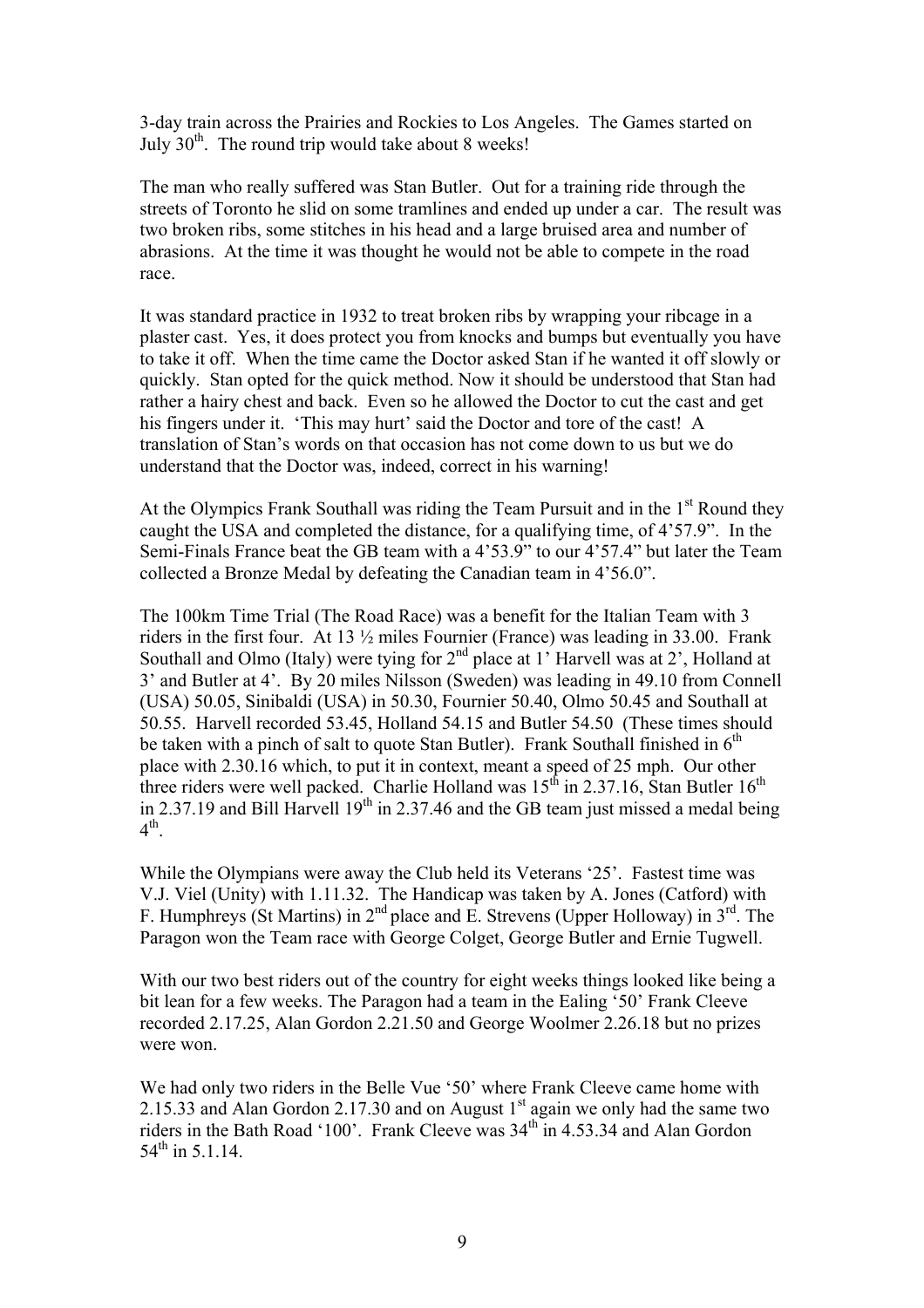During the Kentish Wheelers Evening Meeting Monty Southall's name was back in the Results when he won the Civil Service 1 mile Championship. Bill Burl also returned to the fray by winning the Course des Primes with Arthur Bristow  $4<sup>th</sup>$ .

The Anerley 12 hours was held on the  $14<sup>th</sup>$  August and in the field of 80 were 24 who had beaten 220 miles and 8 who had beaten 230 miles. On the cards it was going to be quite a scrap. However, as these things often turn out, the 'Aces' knocked themselves out of the event. In the Cycling reports Frank Cleeve does not get a mention until 185 miles when his steady riding got him up to  $6<sup>th</sup>$  place. Over the remaining 45 miles of his ride he close on those in front of him but failed to gain a place eventually running out of time with 230.875 miles. Alan Gordon also kept his head and ended the day with  $227.625$  miles to his credit in 9<sup>th</sup> place.

Tucked away in a corner of the Cycling dated 26th August is the result of the 'Theatrical Sports' in which Charlie Hallerback riding for H. & M. Rayne won the 5 miles Championship and Charlie Bowtle (Gaumont) came second.

The Westerley '100' on the  $28<sup>th</sup>$  August was eagerly awaited by the fans as three of the Olympic Team were down to ride. Unfortunately this turned out to be a bit of a damp squib as the riders had only got back to England two days previously. Charlie Holland elected not to start, Frank Southall packed at about 30 miles and Stan Butler at about 45 both feeling decidedly jaded. However all was not lost to the Paragon as in the Southend and County Whs Tandem 30 Jimmy Dicks and E Staplehurst were 4<sup>th</sup> in 1.9.22 to the winners (Huggett and Paul of the Addiscombe) 1.7.19. Bill Henn and W Heasman also collected 1<sup>st</sup> Handicap prize and the two pairs added the Team race as well to their haul. J. Hamilton was  $13<sup>th</sup>$  on the WLCA 12 hour with 215.25 miles, the race being won by Bramell (Vegetarian) in 236.75.

If you have read the accounts of the Polytechnic 'Gayler Memorial' 12 hours Race for 1930 and 1931 you will have noted that these two races were notorious for their bad weather. Regretably it has to be reported that the Poly collected a 'Hat-trick' in 1932. A wet and windy night was followed by reasonable dawn but the wind was extremely strong. It was dry until the last two riders of the 62 entrants were about to start – then the heavens opened. It is should also be pointed out that one of these two was Frank Southall and he had performed superbly under foul conditions on the two previous runnings of this event. He could not believe his luck!

The first 31 miles were wind assisted – but then the riders had to come back. As Cycling says – ' the majority of times at 54 miles were not fast'. A typically British understatement if ever there was one. Southall led at this point in 2.33. Saunders (Marlboro) was  $2<sup>nd</sup>$  at 1', Brumell (Vegetarian) at 1'45" and Marsh (University) at 2'. The others were more 'leisurely'. By 96 miles in unrelenting rain Saunders was leading in 4.32.30 with Marsh at 4.39 and Brumell in 4.40. Frank had punctured between the two checks and was now 9' down. Stan Butler was just inside 5 hours whilst Frank Cleeve was just outside.

Around 112 miles Southall punctured again and with his last spare collecting a 'slow' puncture he gave the weather best and retired. Saunders reached the 133 miles point in 6.26. Marsh was at 6'30", Harrison (North Road) was at 11', Brumell at 8'30,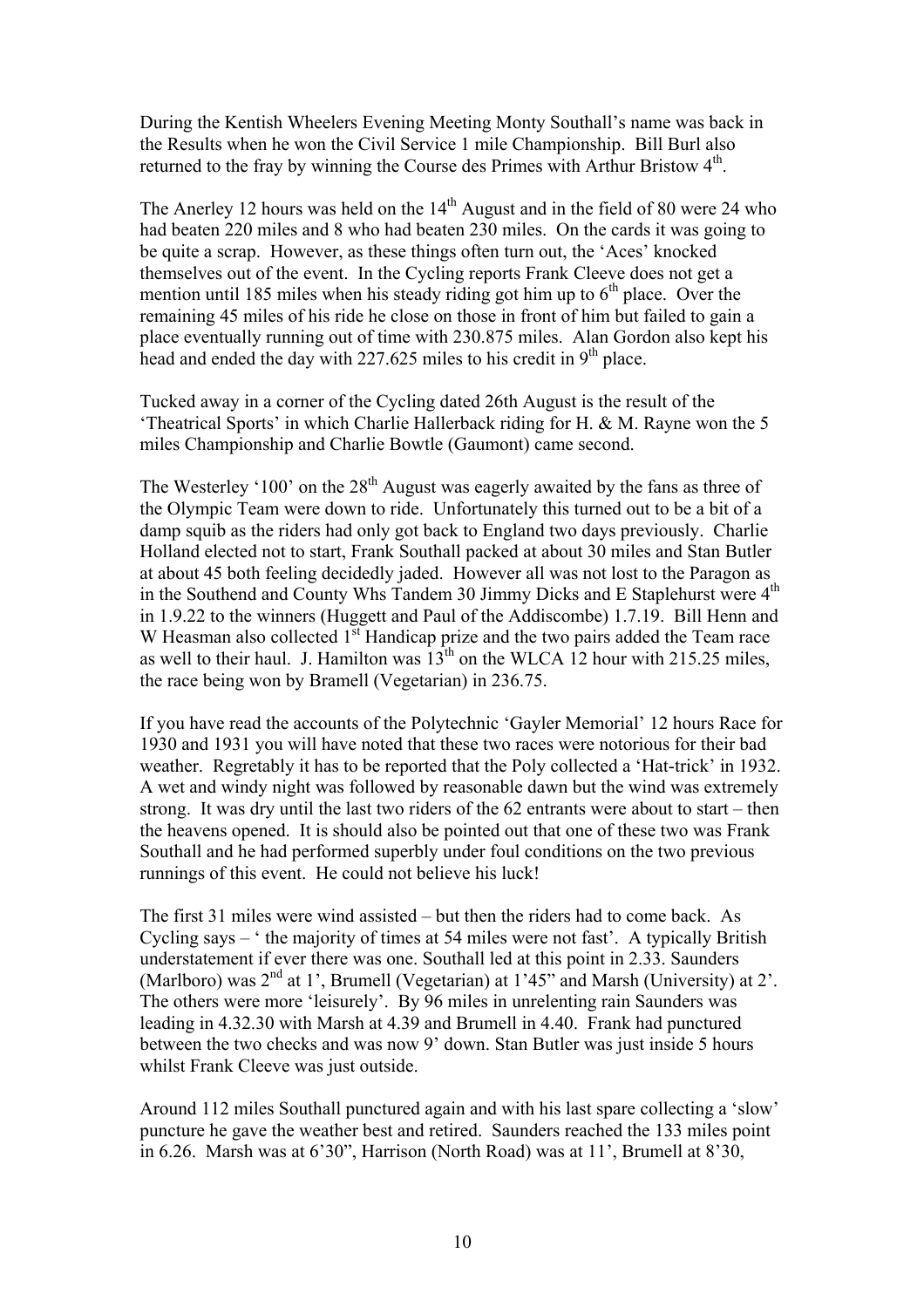Frost (Allondon) at 22'30", Stan Butler was at 23'30" and Frank Cleeve another minute slower. By 160 miles the rain had ceased but the wind had not!

There was some confusion over the checking times after this as a number of riders missed a small detour. Frank Cleeve also disappears from the report and the result around this juncture. Top riders were reported riding at 14 mph into the wind!

Only 25 riders ran out time with, for this class of rider, some very short distances. Marsh covered the greatest distance with 228.25 miles beating Harrison by 2.25 miles. Stan Butler completed 223.375 miles for  $6<sup>th</sup>$  place.

South of the river on the same day was the SCCU and Club12 hours. The Paragon had 11 riders on the start sheet out of 137! They got the same conditions as the Poly '12' but fortunately the roads of Surrey and Sussex are far more sheltered. Our best finisher was J Shaw who covered 220.25 miles for  $5<sup>th</sup>$  place. Other distances were J. Hamilton 218.75, W. Heasman 214.00, Frank Patterson 203.25, T Black 203.00, F. Sore and Stan Orrell both on 201.125, and Bill Diplo and Jack Brash both on 191.125. W Martin and George Woolmer failed to finish. However the lads put in some good rides and were rewarded with the Team race. The Club Handicap was won by Frank Paterson with J Hamilton  $2<sup>nd</sup>$  and F Sore  $3<sup>rd</sup>$ .

We have in the archives the course sheet for this race and it differs quite considerably from a 'modern' course. The first difference is that there is no mention of slower riders missing detours to prevent the field spreading out over too much road. We believe this was practised but no mention is made of it on the start sheet.

The second difference is only apparent if you read the course details and know the roads. After 173 miles the course reached 'The Chequers' at Horley. Riders forked left down the Old Brighton Road to Pound Hill. They then turned left to 'The Dukes Head' left again to Newchapel Green and then left again to South Godstone Bridge where they turned and retraced to Burstow Corner (so far so good). The next detour took them east to 'The Star' at Felbridge and back. This detour cuts across the previous detour at Judges Corner so at this point one could see riders going in four directions! Not content with that on their return to Burstow Corner the riders turned right to 'The Kings Head', Horley and then right again to Smallfields. At Smallfields they turned right yet again to Copthorne Bank. This meant that at Keepers Corner riders could be observed going in four directions cutting across each other.

Thirdly there was no finishing circuit with Timekeepers every mile or so. The Timekeepers had 'followers' or 'runners-out'. These were clubmen who possessed watches, pencils and paper! As a rider passed the official Timekeeper he called out his race number. (No numbers pinned to clothing!) If this rider was getting close to his 12 hours a 'runner-out' was dispatched to follow him. At 'Time' the follower would stop the rider and note his actual finishing spot, note it down and get the racer to sign it as correct. It was very labour intensive and final mileages took quite a time to work out and were only given to 'furlongs' generally. The downfall of this practice could be laid at the Paragon's door – who times out Frank Southall? Other riders who were noted for 'fast' finishes, Jack Lauterwasser, Freddie Frost, Marsh, Sid Ferris and Stan Butler would cause havoc when their followers could not keep up!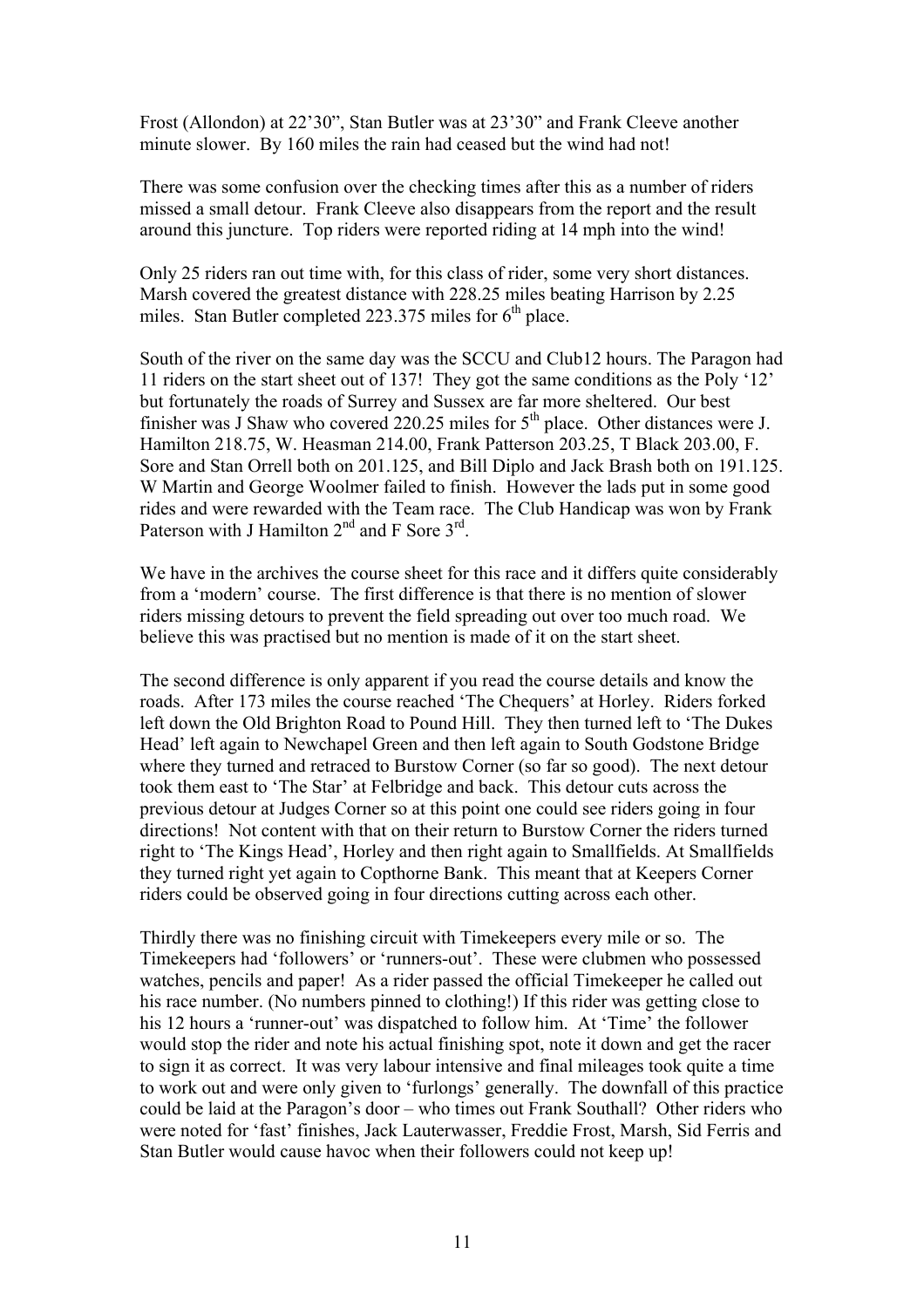At Herne Hill on the  $11<sup>th</sup>$  September was the Meeting of Champions. Our main interest was the National Team Pursuit Semi-Finals and Finals. In the Semi-Final our team of Bill Burl, Charlie Hallerback, Arthur Bristow and Monty Southall disposed of the Plymouth Corinthians quite easily but then came up against the Belle Vue in the Final. This time there was no sporting replay. The Belle Vue gained 20 yards and stayed there. In the effort to close this gap the Paragon started to spilt up but could not do it. The Belle Vue won in 4'14.8", our lads did 4'17".

Bill Burl collected 3 laps in the Course des Primes and W. Ongley won the 1 mile Scratch on the Old Ordinary Race. Then in the Madison things were a little tight. While R Meller and Tony Merkens won there was a triple dead heat for third place between the pairings of J Knight/J Terry, B Donnelly/Bill Burl and C King/Arthur Bristow. The last event could not have been pleasant as it was run off in pouring rain.

On Sunday 25<sup>th</sup> September Stan Butler rode the Kent CA 12 hours. It was yet another horrible day with rain and gales. A waterspout swept in from the Channel whilst the riders were crossing Romney marshes! (The latter part of 1932 does seem to have been a joy to be riding in!) Punctures were many as the heavy rain washed the flints out of the road surface.

Only 15 riders finished and they had 24 punctures between them. Stan broke course record with 217.25 miles and was the only rider to beat 200 miles.

Our main riders went north of London to the Vegetarian '50' but got more of the same. Frank Southall punctured and did not finish, Alan Gordon did not start and Frank Cleeve held the flag with a 2.16.53 for  $8<sup>th</sup>$  place. Of the 100 entrants 12 failed to start and 34(!) failed to finish.

The next week was the North Road '100' and a last chance to improve Best Allrounder times. Once again the Club were in second place to the Vegetarian C & AC and needed to improve by .066 mph. Once again the fates were unkind to us. Stan Butler had two punctures and packed at 46 miles. Frank Southall, who was hoping for a fast day, was on his Track bike. An admirable idea but not on a puncture ridden day. Wing nuts come undone far quick than the spanner needed for track nuts and you have to get the chain off to get the rear wheel out on a Track bike. While Frank was leading at 50 miles the problems he had when he punctured 'persuaded' him to retire. This left Frank Cleeve out on his own needing an eight minutes improvement for us to improve our Best All-rounder position. It was just not that sort of day and so Frank came in with a disappointing time of  $5.0.50$  but for an excellent  $8<sup>th</sup>$  place.

Nearer London Monty Southall was in action in the Comet '25' coming in with a 1.6.57 for  $5<sup>th</sup>$  place and second team but the others are not mentioned.

It was also Mayne Cup day and while Jimmy Dicks once again proved the fastest on the Day the Man of the Moment Was Bill Ongley who beat Frank Paterson into  $2<sup>nd</sup>$ place with E Harland  $3<sup>rd</sup>$ .

On both the 16<sup>th</sup> and 23<sup>rd</sup> October Frank Southall and Stan Butler attacked the National Tandem '50' Record. On both occasions they were held by be level crossing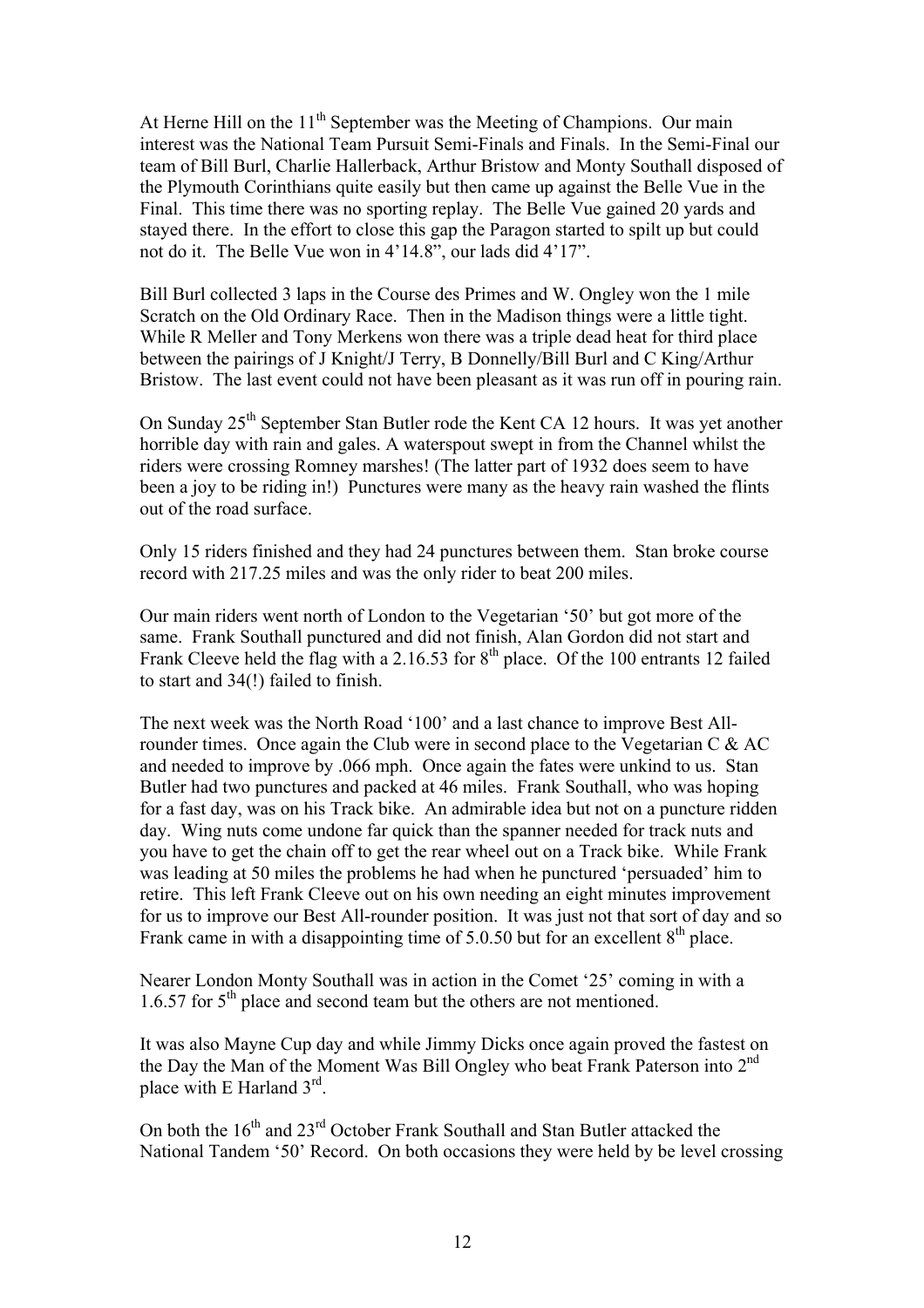gates and, on the first attempt, by the front chain coming off. They had to beat 1.46.22. On the first ride they did 1.53.32 and in the second 1.47.59.

In the Best All-rounder tables Frank Southall was first as was expected (21.597). Stan Butler was  $18^{th}$  (20.836), Frank Cleeve was  $27^{th}$  (20.603) and Alan Gordon  $46^{th}$ (20.235). The Paragon was second team.

The end of the season is marked as usual with the Catford Hill-climb. The photograph in Cycling is extremely interesting in that it shows the winner, E. Hussey (Finsbury Park), sprinting for the line in 1'55.0". He has almost flat handlebars and is wearing Plus twos held up by braces, an ordinary shirt and long socks. Not your Lycra clad lad of the twenty-first century! Frank Southall climbed the hill in 2'1.8" a time that had already been beaten by Hammond (Reading) in 1'57.4" but was good enough for  $3<sup>rd</sup>$  place. Stan Butler had backed Frank with  $6<sup>th</sup>$  place in 2'8.8", Alan Gordon was  $20^{th}$  in  $2'17.6''$  just keeping D Mitchell  $(21^{st})$  from a Team medal by 0.6". Frank Cleeve also finished with  $47<sup>th</sup>$  place in 2'39.8". The Paragon won the Team race.

Other, undated, Team successes were in the 'Moon' Trophy '50' by George Woolmer, Jack Brash, E. Staplehurst and J Shaw and the Brentwood Whs '25' when D Mitchell, E Staplehurst and J Shaw took the Honours.

Club Records had also been broken. Eric Godman boke the 50 miles Tricycle record with a 2.39.40 and the 100 miles record with 5.40.59. D Mitchell and J Shaw beat the Tandem 100 miles Record with a 4.24.35

Over the season other awards had been made. The Most Improved rider on the Track who won the Silk Jersey presented by George Colget was Arthur Bristow. The Freewheel Competition was won by A.E. Davis and the Runs Attendance Prize was a tie between Bill Saggers and George Millard.

The Club Road Champion was Frank Cleeve.

Special Gold Medals were presented to Frank Southall for his win in the University '100' in 4.36.20 and to Stan Butler for his win in the Brighton Mitre '50' in 2.14.30.

The Standard Medals were won in profusion. 30 Gold, 32 Gold Centre, 25 Silver and 11 Bronze were collected at the Club Dinner on the  $10<sup>th</sup>$  December.

The Dinner and Prize presentation was held at 'The Quadrant' Restaurant in Regents Street. A six Course Meal with six speeches and 3 'Artistes' to entertain the Diners. One of the Entertainers was George Yellowlees (Belle Vue) whose hilarious recitations were renowned throughout the cycling world. Although he only stood about 5 feet tall he was also an excellent Dart player and the writer witnessed this esteemed gentleman scoring 180s whilst past his (George's) 80<sup>th</sup> birthday.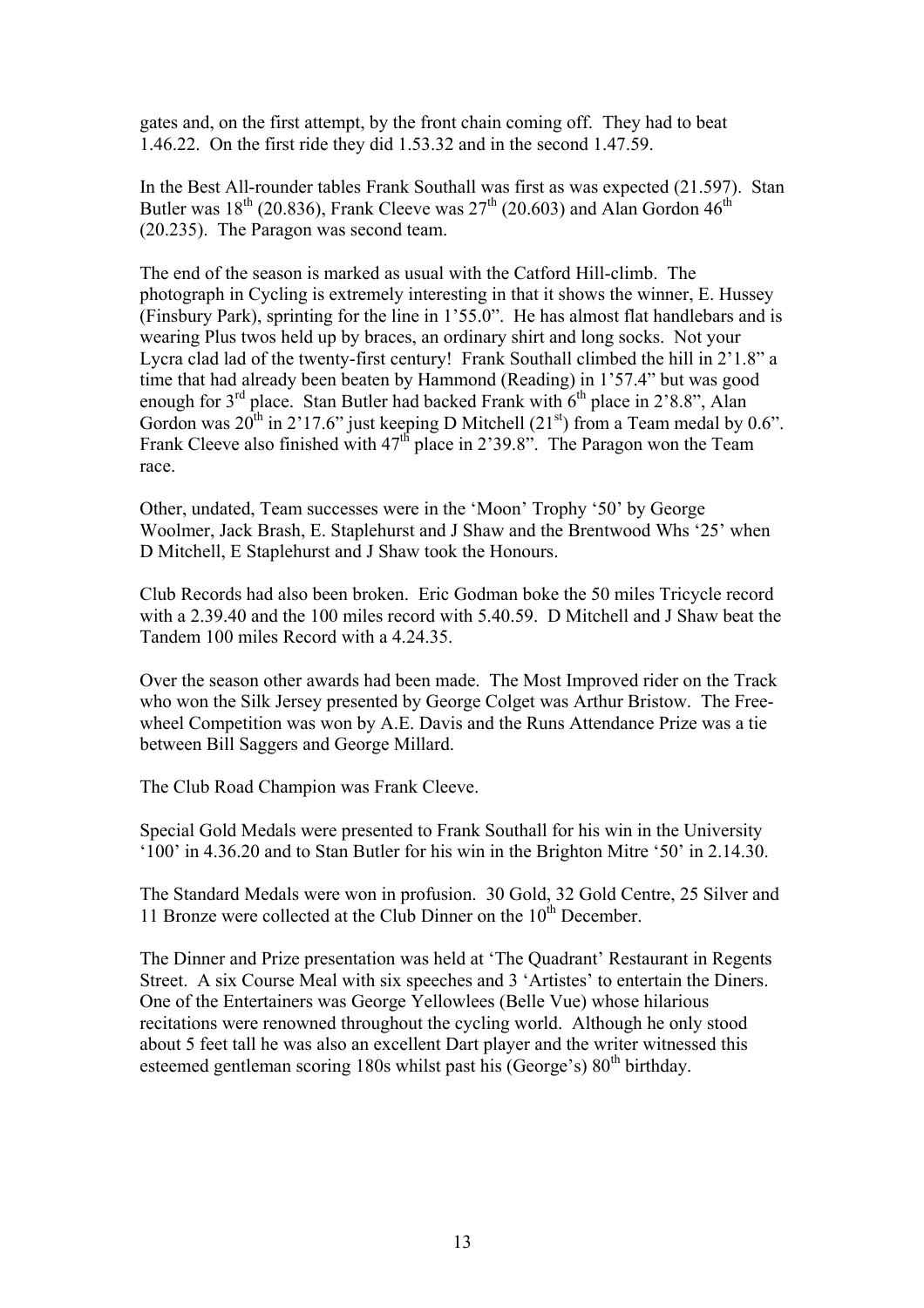## **Club Time Trial Results**

No detailed list of Club Events has been found for this year. Below is a list of standard medals gain by Club members.

| Road          |                         |          |               |               | 12 Hours          |              |               |
|---------------|-------------------------|----------|---------------|---------------|-------------------|--------------|---------------|
|               |                         |          |               |               |                   |              | Club          |
|               | 25 miles                |          |               | Gold          | Cleeve F          | 230.875      | Record        |
| Gold          | Southall M              | 1.4.19   |               |               | Gordon A          | 227.625      |               |
|               | Mitchell D              | 1.5.19   |               |               | Shaw J            | 220.250      |               |
|               | Staplehurst E           | 1.5.36   |               |               | Hamilton J        | 218.750      |               |
|               | Cleeve F                | 1.6.00   |               |               | Heasman W         | 214.000      |               |
|               | Heasman W               | 1.6.21   |               | Gold          | Orrell S          | 201.125      |               |
|               | Shaw J                  | 1.6.52   |               | Centre        | Sore F            | 201.125      |               |
| Gold          | Orrell S                | 1.7.50   |               |               | <b>Black T</b>    | 203.000      |               |
| Centre        | Martin W                | 1.8.43   |               |               | Patterson F       | 203.250      |               |
|               | Woolmer G               | 1.8.48   |               | Silver        | Brash J           | 191.125      |               |
|               | Harland E               | 1.9.20   |               |               | Diplo W           | 191.125      |               |
|               | Ongley W                | 1.10.05  |               |               |                   |              |               |
|               | Henn W                  | 1.10.47  |               |               | <b>Track</b>      |              |               |
| Silver        | Hamilton J              | 1.11.30  |               |               |                   |              |               |
|               | Edwards G               | 1.12.10  |               |               | 1/4 mile F.S.     |              |               |
|               |                         |          |               |               |                   |              | Club          |
|               | Patterson F             | 1.12.54  |               | Gold          | <b>Walker F</b>   | 31.0T        | <b>Record</b> |
|               | Godman E                | 1.17.11T |               |               | Godman E          | 33.4T        |               |
| <b>Bronze</b> | <b>Black T</b>          | 1.14.55  |               | Gold          | Dicks J           | 28.0         |               |
|               |                         |          |               | Centre        | Garside J         | 28.1         |               |
|               | 50 miles                |          |               | Silver        | Willshire F       | 29.6         |               |
| Gold          | Staplehurst E           | 2.18.58  |               |               | Heasman W         | 30.0         |               |
|               | Dicks/Staplehurst       | 2.1.48   |               | <b>Bronze</b> | <b>Black T</b>    | 30.2         |               |
|               |                         |          | Club          |               |                   |              |               |
|               | Godman E                | 2.39.40T | <b>Record</b> |               | Woolmer G         | 30.4         |               |
| Gold          | Heasman W               | 2.24.05  |               |               |                   |              |               |
| Centre        | Shaw J                  | 2.25.52  |               |               | 1 mile S.S.       |              |               |
|               | Martin W                | 2.26.08  |               | Gold          | Southall M        | 2.6.2        |               |
|               | Orrell S                | 2.27.25  |               |               | Dicks J           | 2.8.4        |               |
|               | Woolmer <sub>G</sub>    | 2.27.58  |               | Gold          | Garside J         | 2.11.8       |               |
|               | Lee/Willshire           | 2.5.56   |               | Centre        |                   |              |               |
|               | Walker/Woolmer          | 2.6.51   |               | Silver        | Harland E         | 2.14.2       |               |
|               | Heasman/Henn            | 2.7.07   |               | <b>Bronze</b> | Willshire F       | 2.16.8       |               |
| Silver        | Willshire F             | 2.28.10  |               |               | Heasman W         | 2.19.8       |               |
|               | Henn W                  | 2.31.10  |               |               |                   |              |               |
|               | <b>Bristow/Hamilton</b> | 2.9.03   |               |               | 1 hour unpaced    | (metricated) |               |
| <b>Bronze</b> | Brash J                 | 2.22.35  |               | Gold          | Southall M        | 25.538       |               |
|               | <b>Black T</b>          | 2.37.14  |               |               | Dicks J           | 24.315       |               |
|               | Harland/Patterson       | 2.12.34  |               | Gold          | Shaw J            | 23.496       |               |
|               |                         |          |               | Centre        | Heasman W         | 23.073       |               |
|               | 100 miles               |          |               | Silver        | Brash J           | 22.315       |               |
| Gold          | <b>Butler SM</b>        | 4.47.00  |               |               | Harland E         | 22.807       |               |
|               | Gordon A                | 4.53.12  |               |               | Woolmer G         | 22.285       |               |
|               | Cleeve F                | 4.57.30  |               |               | Heasman/Henn      | 26.756       |               |
|               |                         |          | Club          |               |                   |              |               |
|               | Mitchell/Shaw           | 4.24.35  | <b>Record</b> |               | Dicks/Staplehurst | 26.528       |               |
|               | Walker/Woolmer          | 4.36.50  |               | <b>Bronze</b> | Henn W            | 21.477       |               |
|               |                         |          | Club          |               |                   |              |               |
|               | Godman E                | 5.40.59T | <b>Record</b> |               | Martin/Shaw       | 25.449       |               |
| Gold          | Orrell S                | 5.12.05  |               |               |                   |              |               |